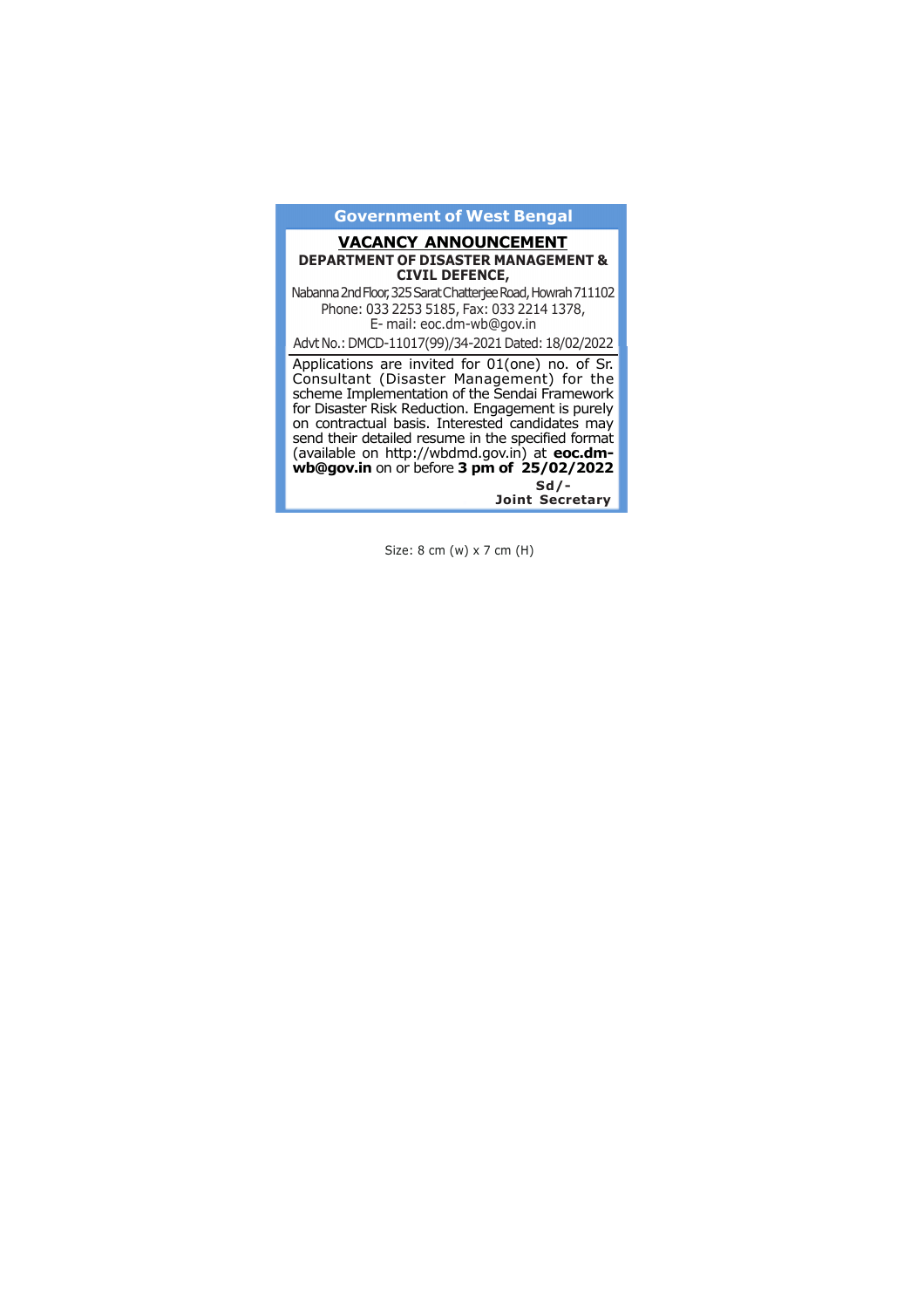To, The Joint Secretary to the Government of West Bengal Disaster Management & Civil Defence Department

## **Application for the post of Sr. Consultant (Disaster Management).**

| 1. NAME (IN BLOCK LETTER)    | $\ddot{\cdot}$ |                      |                                         |
|------------------------------|----------------|----------------------|-----------------------------------------|
| 2. FATHER'S / HUSBAND'S NAME | $\sim$ 1       |                      | Affix one<br><b>Self Attested</b>       |
| 3. PRESENT ADDRESS           |                |                      | recent colour<br>passport size<br>photo |
| 4. PERMANENT ADDRESS         |                |                      |                                         |
| 5. VALID CONTACT NO.         |                |                      |                                         |
| <b>6. DATE OF BIRTH</b>      |                | Age as on 01/03/2022 |                                         |

## 7. EDUCATIONAL QUALIFICATIONS:

| Examination<br>Name | Year of<br>Passing | Board/University | Total<br>Marks | Marks<br>Obtained | $%$ of<br>Marks |
|---------------------|--------------------|------------------|----------------|-------------------|-----------------|
|                     |                    |                  |                |                   |                 |
|                     |                    |                  |                |                   |                 |
|                     |                    |                  |                |                   |                 |
|                     |                    |                  |                |                   |                 |

## 8. EXPERIENCE: 1. **'Group A' officers (Yes/No). Please Tick.**

2. Other Relevant Experiences Related to the Post.

9. Attachment: Brief Bio–Data.

I hereby declare that the particulars furnished above are true to the best of my knowledge and belief. If any of the particulars supplied is found wrong at any stage of engagement, my candidature is liable to be cancelled forthwith. Copies of testimonial are attached.

Date: Place: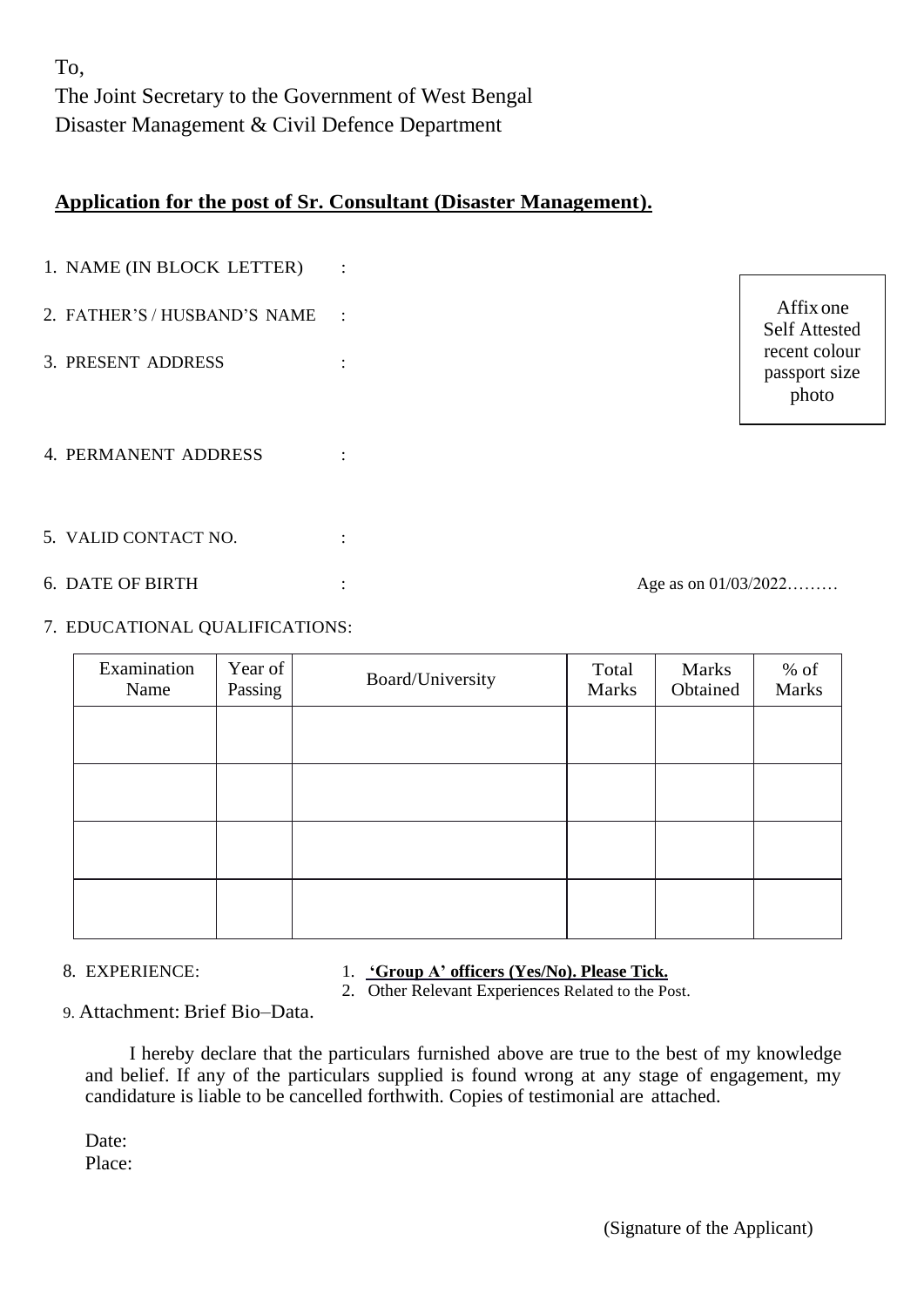# **TERMS OF REFERENCE**

# **Sr. Consultant (Disaster Management)**

# **1. Category, Qualification, Experience etc.:-**

| i.    | Discipline                | <b>Sr. Consultant (Disaster Management)</b>                                                                                                                                                                                                                                                                                                                                                                                                                                                                                                                                                                                                                                                                                              |
|-------|---------------------------|------------------------------------------------------------------------------------------------------------------------------------------------------------------------------------------------------------------------------------------------------------------------------------------------------------------------------------------------------------------------------------------------------------------------------------------------------------------------------------------------------------------------------------------------------------------------------------------------------------------------------------------------------------------------------------------------------------------------------------------|
| ii.   | Name of Post              | Sr. Consultant                                                                                                                                                                                                                                                                                                                                                                                                                                                                                                                                                                                                                                                                                                                           |
| lii.  | Educational               | Master's Degree in any discipline (preferably in Disaster management,                                                                                                                                                                                                                                                                                                                                                                                                                                                                                                                                                                                                                                                                    |
|       | Qualification             | Social<br>Work,<br>Sociology,<br>Geography,<br>Agriculture,<br>Architecture,                                                                                                                                                                                                                                                                                                                                                                                                                                                                                                                                                                                                                                                             |
|       |                           | Engineering, Urban planning.)                                                                                                                                                                                                                                                                                                                                                                                                                                                                                                                                                                                                                                                                                                            |
| iv.   | Experience                | 'Group A' officer having working experience in Disaster management<br>Dept/Disaster related field will be preferred.<br>Candidates should have minimum experience of 10 years in the fields<br>$\bullet$<br>related to Disaster management - Post Qualification.<br>Candidates having M. Phil Degree in the relevant file are required to<br>$\bullet$<br>have minimum experience of 8 years.<br>Candidates having Ph.D Degree in the relevant field are required to<br>$\bullet$<br>have minimum experience of 5 years.<br>Candidates must also have reasonable experience in the field of<br>$\bullet$<br>preparation of Disaster Management Plans and Guidelines, or<br>working in the areas related to disaster management.          |
| ٧.    | Age Limit                 | Minimum age 60 years and upper age limit is 65 years as on 01/03/2022.                                                                                                                                                                                                                                                                                                                                                                                                                                                                                                                                                                                                                                                                   |
| vi.   | Duration                  | a. For a period of 12 months. Annual extension can be granted till the<br>completion of the project.<br>b. The Consultant can be removed at any time by giving one month's<br>notice or the Consultant can also resign from the assignment by giving<br>one month's notice to the competent authority. If the performance<br>of the Sr. Consultant is not satisfactory, NDMA may recommend for<br>termination of the contract.                                                                                                                                                                                                                                                                                                           |
| vii.  | Fee                       | As to be decided by Finance Department, Government of West<br>Bengal.                                                                                                                                                                                                                                                                                                                                                                                                                                                                                                                                                                                                                                                                    |
| viii. | Reporting<br>Mechanism    | Sr. Consultant shall report to appropriate authority in State/UT and shall<br>maintain co-ordination with NDMA through the Government of West<br>Bengal.                                                                                                                                                                                                                                                                                                                                                                                                                                                                                                                                                                                 |
| ix.   | Deliverables/<br>Outcomes | • Technical Assistance in preparation of the Hazard Risk Vulnerability<br>Atlas for the State.<br>Alignment of State Plans and District Plans in accordance with the<br>Sendai Framework.<br>Facilitating State/UT Govt. Departments in preparation of their<br>$\bullet$<br>Departmental Disaster Management Plan.<br>Coordinating Mock Drills, compiling reports, compiling data during<br>$\bullet$<br>disasters, help in organization of joint workshops with States.<br>Compiling and timely furnishing of data and information to NDMA on<br>$\bullet$<br>disaster aspects, implementation of NDMA Schemes, and Sendai<br>Framework Monitoring indicators.<br>Enhancing disaster preparedness for effective response and to "Build |